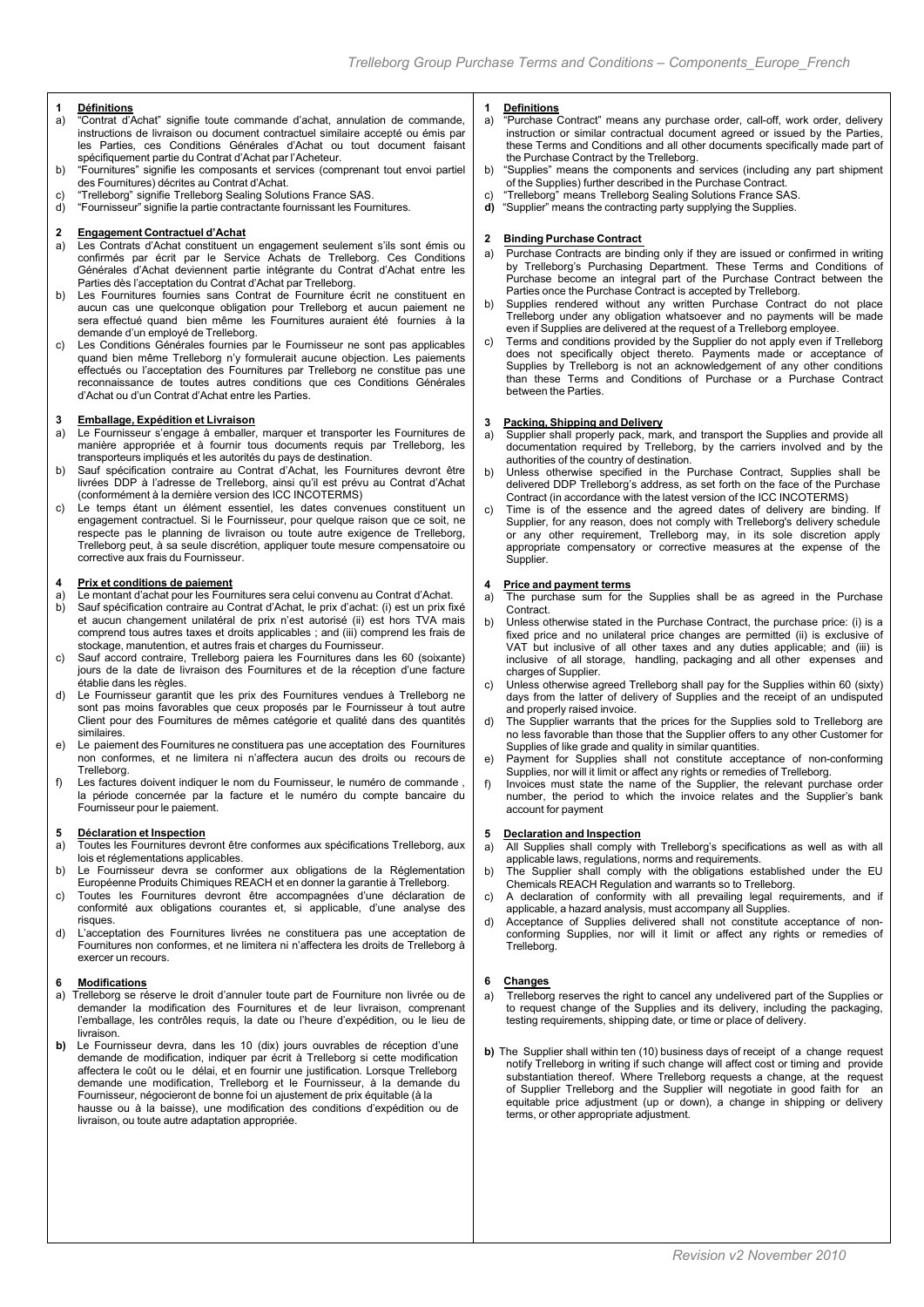## **7 Garanties**

- a) En complément de toutes garanties expresses et implicites, de nature réglementaire ou autre, le Fournisseur garantit à l'Acheteur son bon droit à commercialiser les Fournitures et que les Fournitures sont : (i) neuves ; (ii) disponibles et exemptes de tout gage ; (ii) conformes aux spécifications, plans, échantillons et toutes autres descriptions fournies par l'Acheteur ou proposée par le Fournisseur ; (iii) sans défaut de conception (dans la limite définie par le Vendeur), de fabrication ou de matières ; (iv) de qualité marchande ; (v) adapté et suffisant pour les besoins de l'Acheteur - dans les limites connues du Fournisseur ; (vi) conformes aux lois en vigueur dans le pays de production et de livraison ; (vii) n'enfreignent aucun brevet ou au tous autres droits de propriété intellectuelle de tiers.
- **b)** La période de garantie sera la plus longue de (a) deux ans à compter de la date d'acceptation par Trelleborg de la livraison des Fournitures, ou (b) la période de garantie prévue par la loi applicable.

# **8 Défaillance et Recours**

Le Fournisseur accepte d'indemniser, défendre et dédommager Trelleborg et ses sociétés affiliées de tous coûts, frais, pénalités, dommages et intérêts (directs, indirects, consécutifs, à titre de sanction ou autres), honoraires d'avocats, et toutes autres responsabilités ou obligations résultant d'une plainte consécutive ou liée à :

(i) un défaut ou une non conformité des Fournitures ; (ii) un non respect par le Fournisseur des spécifications, garanties ou obligations indiquées au Contrat d'Achat ; (iii) une négligence ou une faute du Fournisseur lié à la conception ou la fabrication des Fournitures ; (iv) tout dommage environnemental, renversement, déversement ou émission de déchets ou de substances dangereux, causé par un défaut ou une non-conformité contractuelle des Fournitures; ou (v) une violation (comprenant une contribution ou incitation à une violation) des droits de Propriété Intellectuelle liés aux Fournitures fournies par le Fournisseur.

### **9 Résiliation**

- a) Trelleborg peut résilier le Contrat d'Achat en tout ou partie par notification écrite; (i) par commodité, avec effet trente (30) jours après la réception d'une notification écrite de résiliation ; (ii) immédiatement pour défaillance
- **b)** Le Fournisseur sera défaillant s'il (i) viole une garantie ou toute autre condition du Contrat d'Achat ; (ii) ne livre pas les Fournitures ou menace de ne pas livrer les Fournitures tel que prévu au Contrat d'Achat ; (iii) fait une cession en faveur de créanciers, ou en cas de mise en place d'une procédure de faillite ou d'insolvabilité à l'encontre du Fournisseur.

#### **10 Limitation de Responsabilité**

a) Trelleborg ne sera en aucun cas responsable de coûts ou de pertes, d'une perte de profit, de pénalités encourues, ou de sanctions consécutives, directes ou indirectes, ou de tous dommages et intérêts ou engagements financiers encourus par le Fournisseur ou une de ses sociétés affiliées ou un de ses agents, résultant d'une résiliation par Trelleborg d'un Contrat d'Achat.

#### **11 Assurance**

- a) Le Fournisseur garantit avoir souscrit une couverture d'assurance raisonnable auprès d'une assurance réputée pour les dommages en responsabilité civile générale et responsabilité produits qui pourraient résulter des Fournitures dans le cadre d'un Contrat d'Achat. Les limites d'une telle assurance doivent être au minimum de dix fois la valeur contractuelle des Fournitures objet d'un Contrat d'Achat, mais en aucun cas inférieure à 5 M Euros. A moins d'une renonciation expresse de Trelleborg, Trelleborg sera désigné comme assuré additionnel sur ces polices.
- b) Dans les 10 jours ouvrables à compter de la conclusion d'un Contrat d'Achat, le Fournisseur fournira à Trelleborg un certificat d'assurance raisonnablement acceptable indiquant le montant de la couverture, le numéro de la police, la date d'expiration des assurances et le fait que Trelleborg est désigné comme assuré additionnel.
- **c)** Le Fournisseur, en son nom propre et en celui de ses assureurs, renonce irrévocablement à tout droit de subrogation à l'encontre de Trelleborg pour toute responsabilité, coût ou frais réclamés par tout tiers.

#### **12 Déductions**

- a) Trelleborg sera autorisé à déduire toutes sommes dues par le Fournisseur à Trelleborg pour quelque raison que ce soit, de toutes sommes payables par Trelleborg dans le cadre du Contrat d'Achat.
- **b)** Tous droits et recours réservés à Trelleborg dans le Contrat d'Achat sont cumulables avec et viennent s'ajouter à tous autres recours légaux ou légitimes dont Trelleborg pourrait se prévaloir.

### **13 Limitation de Cession**

a) Le Fournisseur n'est pas autorisé à céder, transférer ou sous-traiter tout ou partie de ses obligations envers Trelleborg à un tiers, y compris, sans limitation, l'obligation de procurer et fournir les Fournitures.

## **14 Intégralité - Validité**

a) Le Contrat d'Achat sera établi dans le respect de l'ensemble des lois applicables. Si l'une des dispositions du Contrat d'Achat s'avère être incompatible avec les obligations légales en vigueur, cette disposition ne sera pas prise en considération et la validité des autres dispositions n'en sera pas affectée.

### **7 Warranties**

- a) In addition to any other express and implied warranties provided by law or otherwise, Supplier warrants to Trelleborg that it has good and marketable title to the Supplies and that the Goods shall be: (i) new; (ii) free and clear of any and all liens and encumbrances; (ii) conform with all specifications, drawings, samples and other descriptions furnished by Trelleborg or offered by Supplier; (iii) free from all defects in design (to the extent designed by Seller), workmanship and materials; (iv) be of merchantable quality; (v) be fit and sufficient for the purposes intended by Trelleborg – to the extent known by Supplier; (vi) conform to all applicable laws in the country of production and delivery (vii) do not infringe patents or other intellectual property rights of third parties
- b) The warranty period shall be the longer of (a) two years from the date Trelleborg accepts delivery of the Supplies, or (b) the warranty period provided by applicable law.

### **8 Default and Remedies**

Supplier agrees to indemnify, defend and hold harmless Trelleborg and its affiliated parties from and against any and all costs, fees, penalties, damages (direct, indirect, consequential, punitive or otherwise), attorneys' fees and all other liabilities and obligations whatsoever arising out of any claim which, in whole or in part, arises from or relates to any: (i) Defect or non-conformity of the Supplies; (ii) Noncompliance by Supplier with any of its representations, warranties or obligations under the Purchase Contract; (iii) Negligence or fault of the Supplier in connection with the design or manufacture of the Supplies; (iv) Any environmental damage, spill, discharge or emission of hazardous wastes or substances caused by a defect or contractual nonconformity of the Supplies; or (v) Infringement (including contributory infringement or inducement to infringe) of any Intellectual Property Right relating to Supplies provided by Supplier.

# **9 Termination**<br>a) **Trelleborg** m

- Trelleborg may terminate the Purchase Contract in whole or in part by written notice; (i) for convenience, effective thirty (30) days following delivery of a written termination notice; (ii) immediately for default.
- b) Supplier shall be in default if it (i) breaches any warranty or other term of the Purchase Contract; (ii) fails to deliver or threatens not to deliver Supplies in accordance with the Purchase Contract; (iii) makes an assignment for the benefit of creditors, or if proceedings in bankruptcy or insolvency are instituted by or against Supplier.

## **10 Limitation of Liability**

In no event shall Trelleborg be liable for any direct or indirect costs or losses, for loss of profits, for penalties incurred or for any other direct indirect consequential punitive or other damages or liabilities incurred by the Suppler or any of its affiliates or agents as a result of a termination by Trelleborg of a Purchase Contract.

# **11 Insurance**

- The Supplier warrants that it has reasonable insurance cover, provided by a reputable insurer, for all general liability and all products liability that may arise in respect of any Supplies made under a Purchase Contract. The limits of such insurance must be at least ten times the contractual value of the Supplies under any Purchase Contract, however never less than 5 M Euro. Unless expressly waived by Trelleborg, Trelleborg shall be named additional insured on such policies.
- b) Within 10 business days from the conclusion of a Purchase Contract the Supplier shall provide Trelleborg with a certificate of insurance reasonably acceptable to Trelleborg showing the amount of coverage, the policy number, the date of expiration of the insurances and that Trelleborg is a named additional insured.
- c) The Supplier, on behalf of itself and its insurers, irrevocably waives any right of subrogation against Trelleborg for any liability, cost or expenses asserted by any third party.

#### **12 Set Off**

- a) Trelleborg shall be entitled to set off any sums owing by Supplier to Trelleborg for any reason whatsoever, against any sums payable by Trelleborg under the Purchase Contract.
- b) All rights and remedies reserved to Trelleborg in the Purchase Contract are cumulative with and in addition to all other legal or equitable remedies available to Trelleborg.

### **13 Limitation of Assignment**

a) The Supplier is not entitled to assign, transfer or sub-contract out any of its obligations towards Trelleborg to any third party, including without limitation the obligation to procure and supply the Supplies.

# **14 Severability**

The Purchase Contract shall be construed so as to comply with all applicable laws. Should any provision of the Purchase Contract be found to be incompatible with prevailing legal requirements that provision shall be disregarded and shall not affect the validity of the remaining provisions.